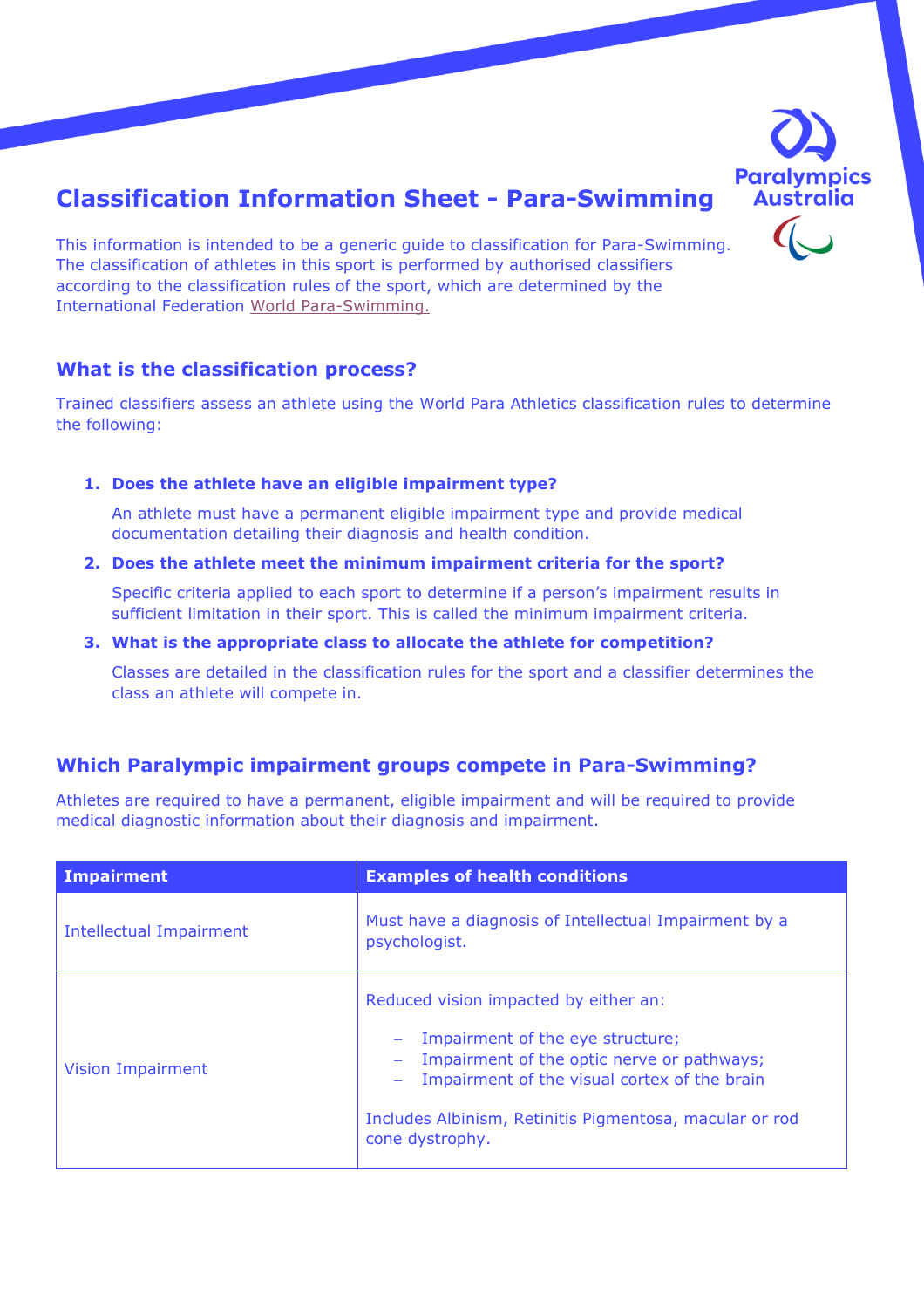|                        | Limb deficiency                          | Amputation resulting from trauma or illness, or<br>limb deficiency from birth (dysmelia)                                                                                                                                                                                         |
|------------------------|------------------------------------------|----------------------------------------------------------------------------------------------------------------------------------------------------------------------------------------------------------------------------------------------------------------------------------|
|                        | <b>Impaired Muscle</b><br>Power          | Health condition that either reduces or eliminates their<br>ability to voluntarily contract their muscles in order to move<br>or to generate force.<br>Spinal cord injury, Spina Bifida, Transverse Myelitis, Sacral<br>Agenesis, Spinal Tumours, Erbs Palsy, Muscular dystrophy |
| Physical<br>Impairment | Hypertonia<br>Ataxia<br><b>Athetosis</b> | Cerebral palsy, acquired brain injury, stroke, brain tumor,<br>Multiple sclerosis, cerebellar ataxia, Hereditary Spastic<br>Paraparesis or other conditions where hypertonia<br>(spasticity, rigidity or dystonia), ataxia or athetosis are<br>present.                          |
|                        | Impaired passive<br>range of movement    | Arthrogryposis, Talipes Equinovarus, joint fusions                                                                                                                                                                                                                               |
|                        | Leg length<br>difference                 | Significant difference in leg length                                                                                                                                                                                                                                             |
|                        | <b>Short Stature</b>                     | Achondroplasia and similar conditions                                                                                                                                                                                                                                            |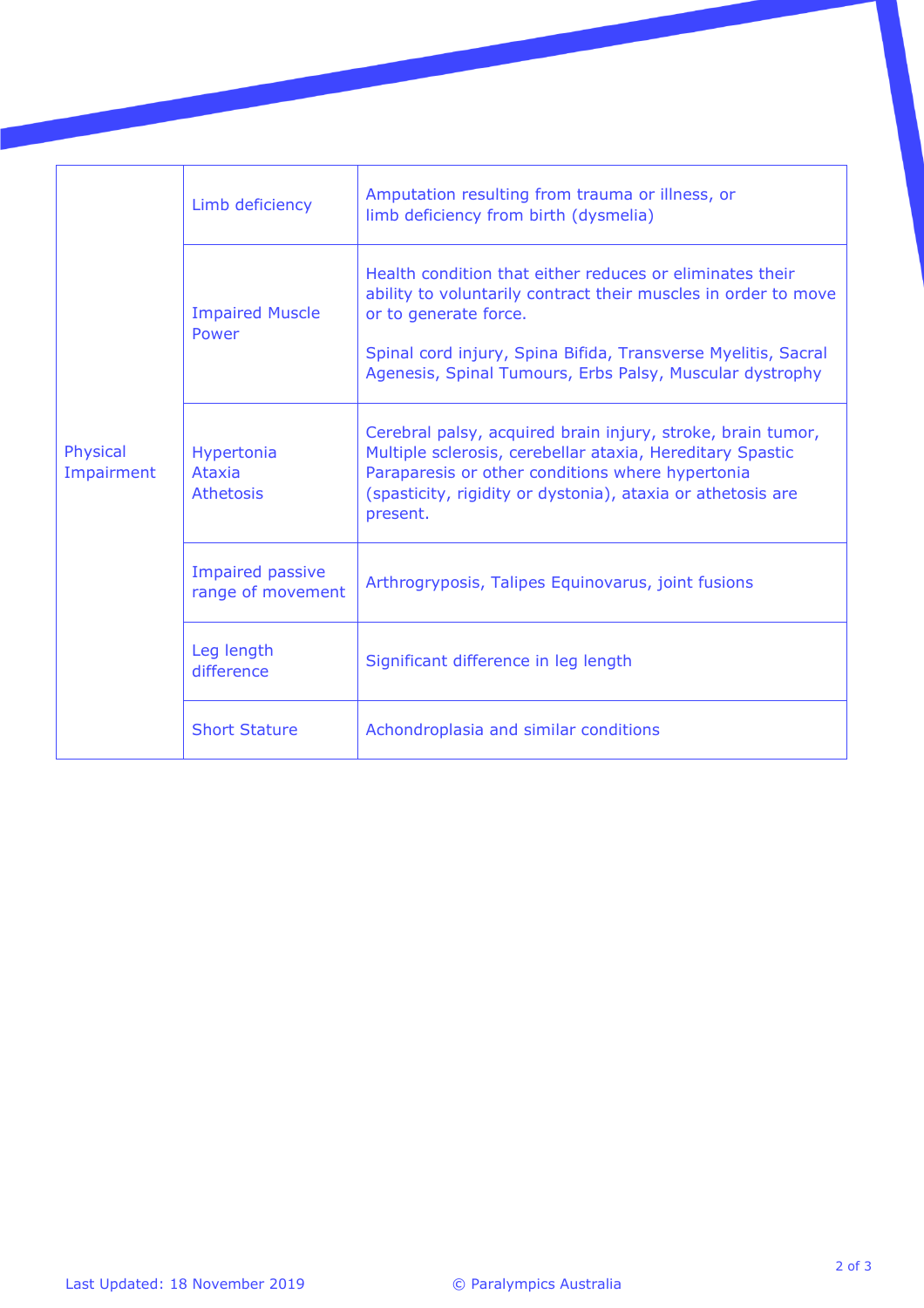# **What is the Minimal Impairment Criteria?**

Specific criteria applied to each sport to determine if a person's disability results in sufficient limitation in their sport. This is called the minimal impairment criteria.

| <b>Impairment</b>              |                                          | <b>Minimal Disability - GUIDE ONLY</b>                                                                                                                                                                                                |  |
|--------------------------------|------------------------------------------|---------------------------------------------------------------------------------------------------------------------------------------------------------------------------------------------------------------------------------------|--|
| <b>Intellectual Impairment</b> |                                          | IQ of 75 or lower on standard tests, prior to 18 years; and<br>Evidence of significant limitations in adaptive behaviour as<br>$\overline{\phantom{m}}$<br>expressed in conceptual, social, and practical adaptive skills.<br>(p.106) |  |
| <b>Vision Impairment</b>       |                                          | Visual acuity in both eyes with best corrected vision of less<br>than or equal to 6/60 (log MAR 1.0); or<br>Visual field restriction of less than 40 degrees diameter in<br>both eyes with best corrected vision. (p.103)             |  |
|                                | Limb loss or<br>deficiency               | Arm: one arm - loss of at least 2/3 of palm in one hand OR<br>shortened arm of similar length; complete loss of four fingers<br>on both hands<br>Leg: Loss of at least half of one foot or more than 34 loss on<br>both feet          |  |
| <b>Physical</b><br>Impairment  | Loss of muscle<br>strength               | Leg: Loss of strength in a hip, knee, ankle or foot that<br>impacts on swimming<br>Arm: Loss of strength in a shoulder, elbow, wrist or hand that<br>impacts on swimming                                                              |  |
|                                | Hypertonia<br>Ataxia<br><b>Athetosis</b> | Hypertonia (Spasticity, Rigidity or Dystonia) in at least two joints.<br>Ataxia/athetosis-unsteadiness, incoordination or involuntary<br>movements that affects co-ordination tests                                                   |  |
|                                | <b>Short Stature</b>                     | Adult standing height less than or equal to 145cm (males) /<br>137cm (females) (p.89)                                                                                                                                                 |  |
|                                | Joint movement<br>restrictions           | Joint movement restriction in one major joint that impacts on<br>swimming                                                                                                                                                             |  |
|                                | Leg length<br>difference                 | The must be at least a 20cm difference between both leg<br>measures (p.90)                                                                                                                                                            |  |

Minimum impairment criteria is further detailed in the [World Para Swimming](https://www.paralympic.org/sites/default/files/document/171220150814237_2017_12%2BWorld%2BPara%2BSwimming_Classification%2BRules%2Band%2BRegulations_FINAL.pdf) Classification rules.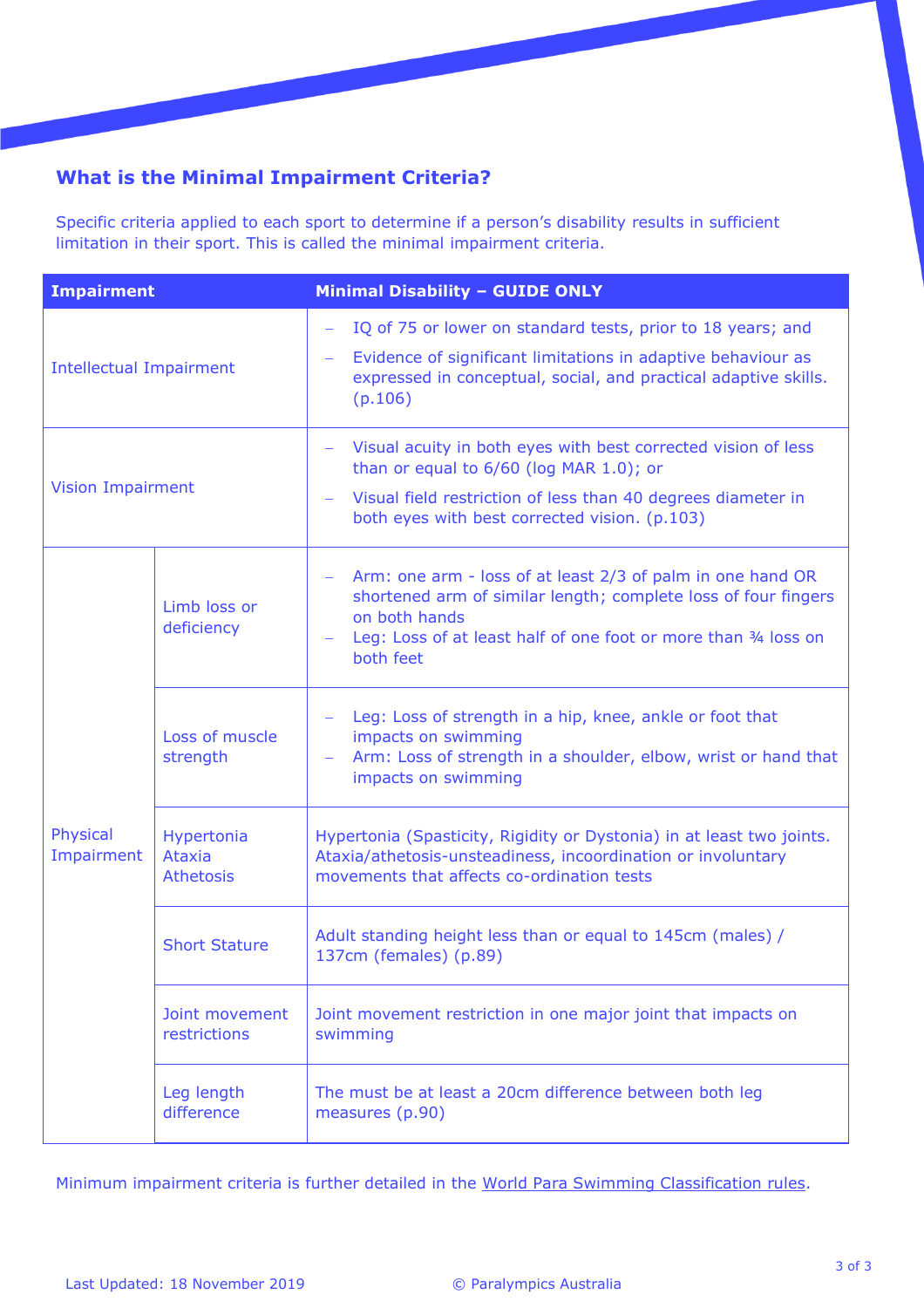## **What are the Paralympic classes for this sport?**

The list below is intended as a guide only. Only authorised classifiers are able to provide a formal classification in a particular sport.

The prefix for each class identifies the stroke;

- **S** denotes the class for freestyle, backstroke and butterfly
- **SB** denotes the class for breaststroke
- **SM** denotes the class for individual medley

| <b>Class</b>                                         | <b>Examples (Guide Only)</b>                                                                                                                                 |  |  |
|------------------------------------------------------|--------------------------------------------------------------------------------------------------------------------------------------------------------------|--|--|
|                                                      | Swimmers with a Physical Impairment                                                                                                                          |  |  |
| S <sub>1</sub>                                       | Swimmers who have significant movement difficulties in arms, legs and trunk. Swimmers                                                                        |  |  |
| SB <sub>1</sub>                                      | use a wheelchair for everyday mobility. Swimmers start in the water for all strokes, use                                                                     |  |  |
| <b>SM1</b>                                           | assistance for water exit and entry and complete all strokes on their back.                                                                                  |  |  |
| <b>S2</b>                                            | Swimmers have significant movement difficulties in arms, legs and trunk, but with more                                                                       |  |  |
| SB <sub>1</sub>                                      | propulsive ability in arms or legs than S1 swimmers. Swimmers use water starts and                                                                           |  |  |
| SM <sub>2</sub>                                      | assistance with water entry.                                                                                                                                 |  |  |
| <b>S3</b>                                            | Swimmers with good shoulder movement, some elbow and hand movement, with no use                                                                              |  |  |
| SB <sub>2</sub>                                      | of their legs or trunk; swimmers with significant limb loss in all four limbs. Swimmers use                                                                  |  |  |
| SM <sub>3</sub>                                      | water starts and assistance in the water.                                                                                                                    |  |  |
| <b>S4</b>                                            | Swimmers with good use of arms and some hand weakness with no use of their trunk or                                                                          |  |  |
| SB <sub>3</sub>                                      | legs; swimmers with significant limb loss to three or four limbs. Swimmers usually start in                                                                  |  |  |
| SM4                                                  | the water.                                                                                                                                                   |  |  |
| S <sub>5</sub><br>SB <sub>4</sub><br>SM <sub>5</sub> | Swimmers with good use of arms, but no trunk and leg movement; swimmers with some<br>limb loss in three or four limbs. Some swimmers may start in the water. |  |  |
| S <sub>6</sub>                                       | Swimmers with short stature; swimmers with good arms, some trunk and no leg                                                                                  |  |  |
| SB <sub>5</sub>                                      | movement; swimmers with significant impairment down one side of their body (limb loss,                                                                       |  |  |
| SM <sub>6</sub>                                      | movement difficulties).                                                                                                                                      |  |  |
| S7<br>SB <sub>6</sub><br>SM7                         | Swimmers with good arms, trunk and some leg movement; swimmers with co-ordination<br>weakness or limb loss down one side of the body.                        |  |  |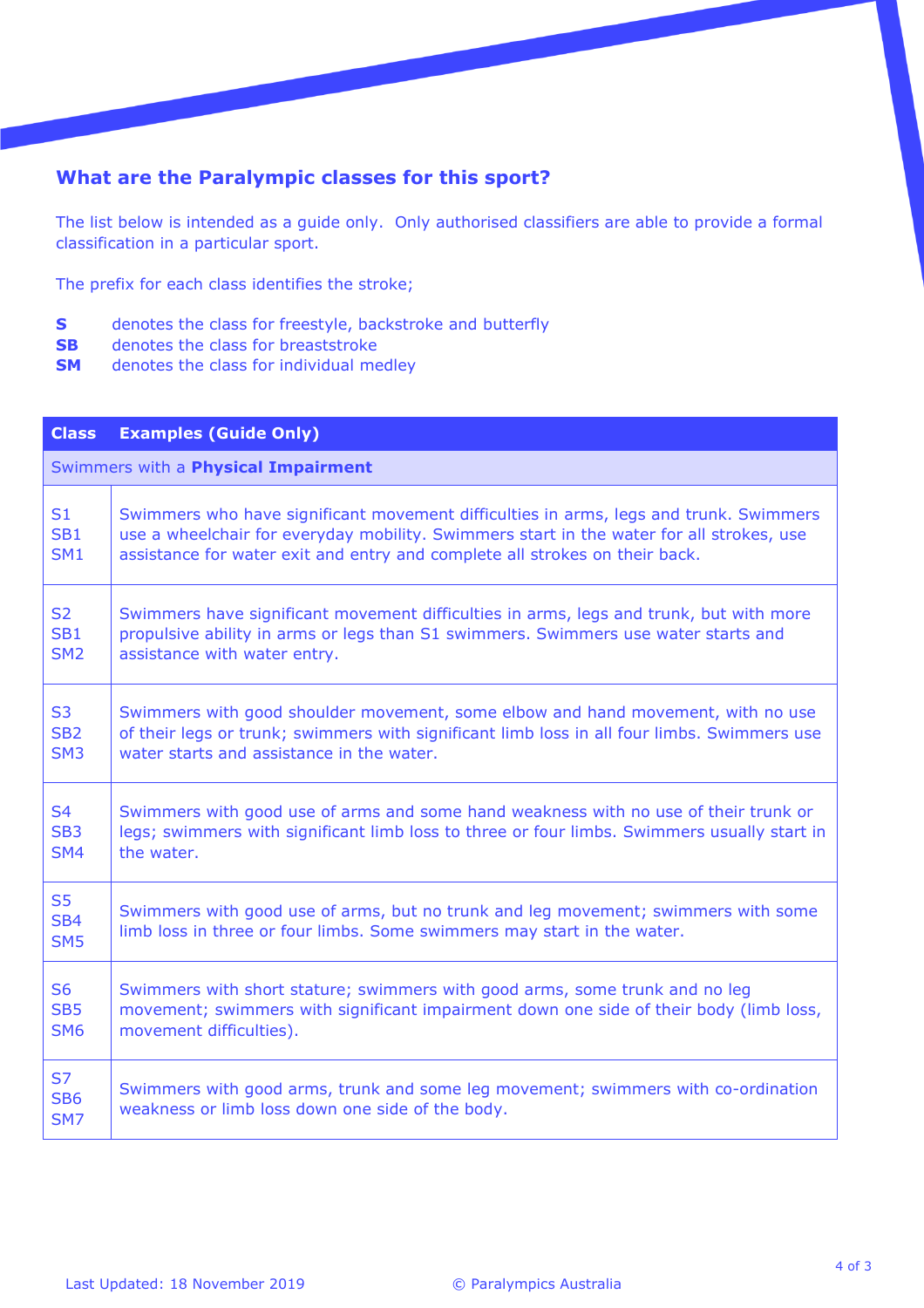| S <sub>8</sub>                   | Swimmers with full use of their arms and trunk with good hip and some leg movement;                                                          |
|----------------------------------|----------------------------------------------------------------------------------------------------------------------------------------------|
| SB <sub>7</sub>                  | swimmers with limb loss of two limbs; swimmers without the use of one arm. Swimmers                                                          |
| SM <sub>8</sub>                  | use regular starts, strokes and turns.                                                                                                       |
| S <sub>9</sub>                   | Swimmers with weakness, limb loss or movement difficulties in one arm or leg only;                                                           |
| SB <sub>8</sub>                  | swimmers with slight co-ordination difficulties. Swimmers use regular starts, strokes and                                                    |
| SM <sub>9</sub>                  | turns.                                                                                                                                       |
| <b>S10</b><br>SB9<br><b>SM10</b> | Swimmers with very minimal impairment that affects one joint, usually their foot or hand.<br>Starts, turns and strokes are smooth and fluid. |

| Swimmers with a Vision Impairment |                                                                                                                                                                                                                                                                                                                                                                                                       |  |
|-----------------------------------|-------------------------------------------------------------------------------------------------------------------------------------------------------------------------------------------------------------------------------------------------------------------------------------------------------------------------------------------------------------------------------------------------------|--|
| <b>S11</b>                        | Athletes have very low visual acuity (how far they can see) and/or no light perception<br>$\overline{\phantom{m}}$<br>(LogMAR less than 2.60).<br>Swimmers wear blacked out goggles and use a tapper as they approach the end of<br>the pool                                                                                                                                                          |  |
| S <sub>12</sub>                   | Athletes who have limited vision in both eyes either in:<br>Visual acuity (how far they can see) (LogMAR 1.50 to 2.60 inclusive). Athletes can<br>$\overline{\phantom{m}}$<br>see objects up to 2 meters away, what a person with normal vision can see at 60<br>metres away (2/60 vision); or<br>Visual Field (how wide they can see). Athletes have tunnel vision less than 10<br>degrees diameter. |  |
| S <sub>13</sub>                   | Athletes who have limited vision in both eyes either in:<br>Visual acuity (how far they can see) (LogMAR 1 to 1.40 inclusive). Athletes can see<br>$\overline{\phantom{m}}$<br>objects up to 6 meters away, what a person with normal vision can see at 60 metres<br>away $(6/60$ vision); or<br>Visual Field (how wide they can see). Athletes have tunnel vision less than 40<br>degrees diameter.  |  |

| Swimmers with an Intellectual Impairment |                                                                                                                                                                                                                   |  |
|------------------------------------------|-------------------------------------------------------------------------------------------------------------------------------------------------------------------------------------------------------------------|--|
| S14                                      | Swimmers with IQ of 75 or lower on standard tests, acquired prior to 18 years. Evidence<br>of significant limitations in adaptive behaviour as expressed in conceptual, social, and<br>practical adaptive skills. |  |